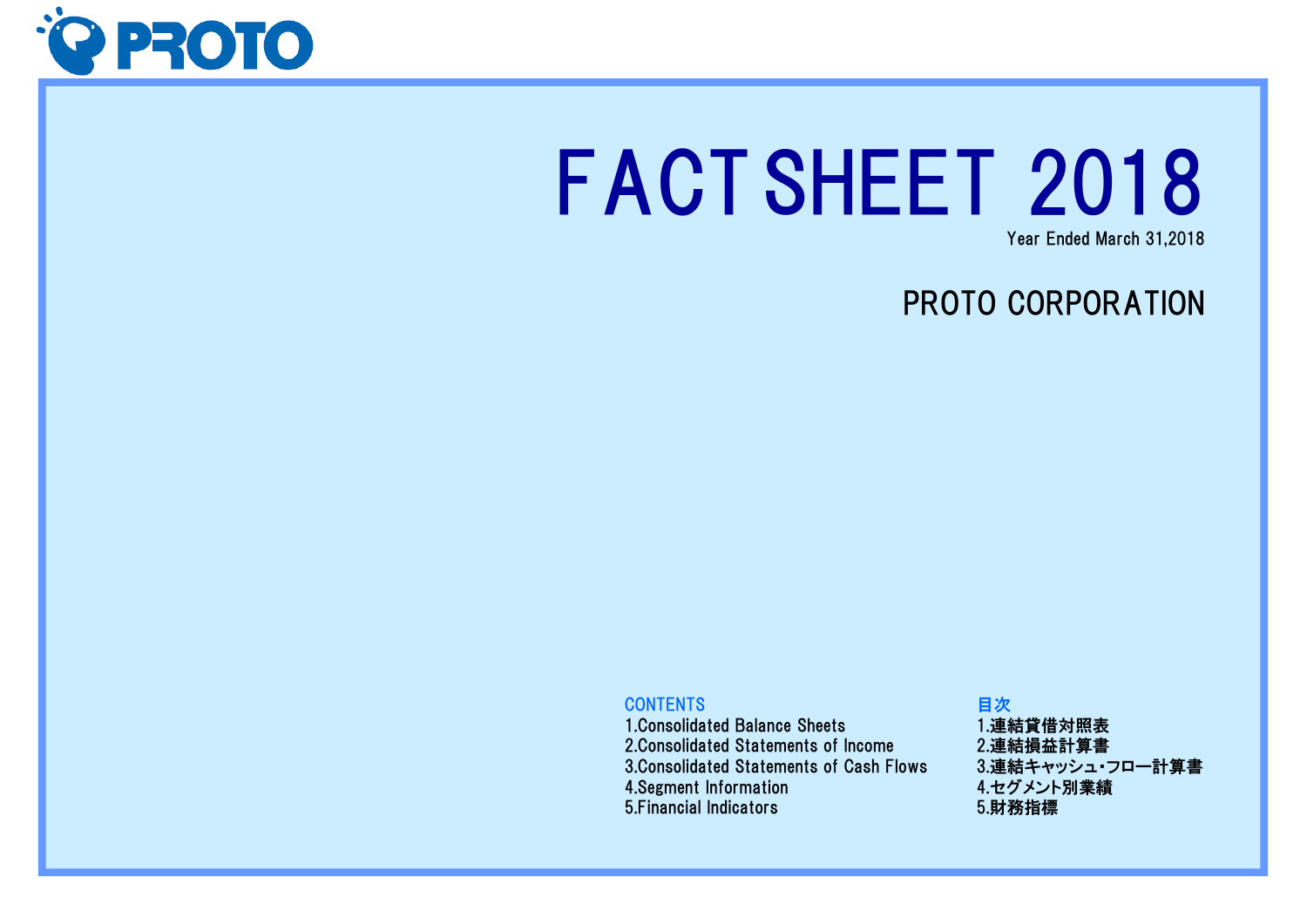# **Consolidated Balance Sheets**

連結貸借対照表 As of March 31 / 3月31日現在 As of March 31 / 3月31日現在 As of March 31 / 3月31日現在

|                                                                       |                          | 2008.3            | 2009.3                   | 2010.3     | 2011.3                   | 2012.3                   | 2013.3     | 2014.3                   | 2015.3       | 2016.3                   | 2017.3                   | 2018.3        |
|-----------------------------------------------------------------------|--------------------------|-------------------|--------------------------|------------|--------------------------|--------------------------|------------|--------------------------|--------------|--------------------------|--------------------------|---------------|
|                                                                       |                          |                   |                          |            |                          |                          |            |                          |              |                          |                          | ¥Millions/百万円 |
| <b>ASSETS</b>                                                         | 資産の部                     |                   |                          |            |                          |                          |            |                          |              |                          |                          |               |
| Current a                                                             | 动脊密                      | 12.295            | 12.038                   | 14.184     | 16.061                   | 15,855                   | 20.686     | 22.815                   | 21.743       | 22,073                   | 23.731                   | 27,826        |
| Cash and cash deposits                                                | 現金及び預金                   | 9.135             | 9.257                    | 11.275     | 12.748                   | 11.734                   | 14.950     | 11.507                   | 12.431       | 11.688                   | 12.784                   | 16.120        |
| Trade notes and accounts receivable                                   | 受取手形及び売掛金                | 2,739             | 2,395                    | 2,456      | 2,654                    | 3,078                    | 3,754      | 5,030                    | 4,696        | 4,986                    | 4,877                    | 5,235         |
| Inventories                                                           | たな卸資産                    | 44                | 69                       | 76         | 91                       | 194                      | 688        | 4.658                    | 3.734        | 4.134                    | 4.667                    | 4,424         |
| Deferred tax assets                                                   | 繰延税金資産                   | 96                | 141                      | 162        | 217                      | 218                      | 162        | 279                      | 341          | 183                      | 178                      | 151           |
| Other current assets                                                  | その他                      | 282               | 175                      | 216        | 353                      | 644                      | 1,151      | 1,364                    | 654          | 1.093                    | 1,235                    | 1,906         |
| Allowance for doubtful accounts                                       | 貸倒引当金                    | (3)               | (1)                      | (2)        | (3)                      | (14)                     | (21)       | (25)                     | (116)        | (11)                     | (11)                     | (12)          |
| Fixed a                                                               | 完資さ                      | 6.728             | 9.570                    | 10.038     | 10.102                   | 12,729                   | 14.155     | 21.091                   | 20.007       | 18.812                   | 18.203                   | 16,591        |
| Property, plant and equipment:                                        | 有形固定資産:                  | 4,212             | 7,318                    | 7.134      | 7,086                    | 7,204                    | 7.481      | 10,544                   | 10.457       | 10.791                   | 10,902                   | 11.457        |
| <b>Buildings and structures</b>                                       | 建物及び構築物                  | 1,782             | 3,341                    | 3,160      | 2,966                    | 2,999                    | 2,905      | 5,500                    | 5,197        | 5.489                    | 5,520                    | 4,918         |
| Land                                                                  | 土地                       | 2.174             | 3.900                    | 3.900      | 3.998                    | 4.021                    | 4.076      | 4.787                    | 4.787        | 4.803                    | 4.793                    | 5.818         |
| Other fixed assets                                                    | その他                      | 255               | 77                       | 73         | 120                      | 184                      | 499        | 257                      | 473          | 499                      | 588                      | 720           |
| Intangible fixed assets                                               | 無形固定資産                   | 262               | 293                      | 870        | 1.109                    | 3.643                    | 4.954      | 8.909                    | 8.088        | 6.672                    | 5.962                    | 3.680         |
| Investments and other assets:                                         | 投資その他の資産:                | 2,253             | 1.958                    | 2,034      | 1.906                    | 1.881                    | 1.718      | 1.637                    | 1.461        | 1.348                    | 1.338                    | 1.452         |
| Investment securities                                                 | 投資有価証券                   | 588               | 438<br>493               | 555<br>508 | 499                      | 623                      | 317<br>404 | 354                      | 383          | 349                      | 900                      | 916           |
| Deferred tax assets<br>Other investments                              | 繰延税金資産                   | 383<br>1,307      | 1.055                    | 1.061      | 599                      | 435<br>882               | 1.064      | 344<br>1.007             | 245<br>870   | 118<br>911               | 106<br>391               | 209           |
| Allowance for doubtful accounts                                       | その他<br>貸倒引当金             | (26)              | (29)                     | (92)       | 900<br>(93)              | (60)                     | (67)       | (69)                     | (38)         | (31)                     | (60)                     | 398<br>(71)   |
| <b>Total assets</b>                                                   | 資産合計                     | 19.023            | 21.608                   | 24.223     | 26.163                   | 28.585                   | 34.841     | 43.907                   | 41.751       | 40.885                   | 41.934                   | 44.417        |
| <b>LIABILITIES</b>                                                    | 負債の部                     |                   |                          |            |                          |                          |            |                          |              |                          |                          |               |
| <b>Current liabi</b>                                                  | 帝動省作                     | 5.995             | 6.167                    | 5,862      | 5,639                    | 5,573                    | 8.578      | 13.174                   | 10.962       | 11.805                   | 12,627                   | 16.143        |
| Trade notes and accounts payable                                      | 支払手形及び買掛金                | 1,744             | 727                      | 755        | 776                      | 896                      | 941        | 764                      | 806          | 2,194                    | 2,127                    | 1,942         |
| Current portion of long-term loans payable                            | 一年内返済長期借入金               | -                 |                          | 59         | 82                       | 48                       | 3.216      | 6.218                    | 3.623        | 4.094                    | 4.588                    | 7.028         |
| <b>Accrued expenses</b>                                               | 未払費用                     | 906               | 1,239                    | 1,151      | 1,251                    | 1,457                    | 1,738      | 1,504                    | 1,996        | 1,852                    | 2,142                    | 2,314         |
| Accrued income taxes                                                  | 未払法人税等                   | 980               | 1,245                    | 1.466      | 1,333                    | 991                      | 368        | 1,598                    | 1,077        | 718                      | 589                      | 1.065         |
| Advances received                                                     | 前受金                      | 1.987             | 2,121                    | 1.902      | 1.741                    | 1.656                    | 1.568      | 1,507                    | 1.580        | 1.712                    | 1.886                    | 1.980         |
| Other current liabilities                                             | その他                      | 377               | 833                      | 527        | 453                      | 522                      | 743        | 1.581                    | 1.878        | 1.233                    | 1,293                    | 1.811         |
| Long-term liabi                                                       | 1定負{                     | 593               | 576                      | 659        | 489                      | 441                      | 2.514      | 4.554                    | 3.116        | 3.079                    | 2.905                    | 2,296         |
| Long-term loans payable                                               | 長期借入金                    | $\qquad \qquad -$ | $\qquad \qquad -$        | 101        | 53                       | $5\overline{5}$          | 1.764      | 3,800                    | 2.608        | 2,523                    | 2,090                    | 1,561         |
| Liability for employees' retirement benefits                          | 退職給付引当金                  | 27                | $\overline{\phantom{m}}$ | $\Omega$   | $\overline{0}$           | $\overline{\phantom{0}}$ |            | $\overline{\phantom{m}}$ |              | $\overline{\phantom{0}}$ | $\overline{\phantom{0}}$ |               |
| Liability for directors' and corporate auditors' retirement benefits  | 役員退職慰労引当金                | 191               | 194                      | 212        | 232                      | 246                      | 264        | 282                      | 290          | 243                      | 256                      | 263           |
| Other long-term liabilities                                           | その他                      | 374               | 381                      | 344        | 202                      | 189                      | 484        | 471                      | 217          | 313                      | 558                      | 471           |
| <b>Total</b>                                                          | i債合計                     | 6,589             | 6.743                    | 6,522      | 6,129                    | 6.015                    | 11,092     | 17.729                   | 14.079       | 14.884                   | 15,533                   | 18.440        |
| NET ASSETS(EQUITY)                                                    | 純資産(資本)の部                |                   |                          |            |                          |                          |            |                          |              |                          |                          |               |
| Shareholders' Equity:                                                 | 株主資本:                    | 12,265            | 14.823                   | 17.620     | 20.059                   | 22.497                   | 23.455     | 25,114                   | 26,525       | 25.165                   | 25,568                   | 25.084        |
| <b>Common stock</b>                                                   | 資本金                      | 1,824             | 1,824                    | 1,824      | 1,824                    | 1,824                    | 1,824      | 1,824                    | 1,824        | 1.824                    | 1,824                    | 1,824         |
| Additional paid-in capital                                            | 資本剰余金                    | 2.011             | 2.011                    | 2.011      | 2.011                    | 2.011                    | 2.011      | 2.011                    | 2.011        | 2.011                    | 2.011                    | 2.011         |
| <b>Retained earnings</b>                                              | 利益剰余金                    | 8.439             | 10,999                   | 13.796     | 16,236                   | 18,675                   | 20.128     | 21,986                   | 23,597       | 22,436                   | 23,037                   | 22,554        |
| Treasury stock                                                        | 自己株式                     | (10)              | (11)                     | (12)       | (13)                     | (13)                     | (509)      | (709)                    | (908)        | (1, 107)                 | (1, 305)                 | (1, 305)      |
| Other accumulated comprehensive incomes:                              | その他の包括利益累計額              | 39                | (37)                     | (9)        | (24)                     | 71                       | 293        | 1,063                    | 1.146        | 835                      | 833                      | 863           |
| Net unrealized gain on available-for-sale securities                  | その他有価証券評価差額金<br>為替換算調整勘定 | 6<br>32           | (27)<br>(10)             | (5)<br>(3) | (12)<br>(12)             | 74<br>(2)                | 70<br>223  | 91<br>972                | 121<br>1,025 | 108<br>726               | 143<br>689               | 155<br>708    |
| Foreign currency translation adjustments<br>Non-controlling interests | 非支配株主持分                  | 129               | 78                       | 89         | $\overline{\phantom{0}}$ |                          |            |                          |              |                          |                          | 29            |
| Total net assets (Total equity)                                       | 純資産(資本)合計                | 12.434            | 14.865                   | 17.700     | 20.034                   | 22.569                   | 23.748     | 26.177                   | 27.672       | 26.001                   | 26.401                   | 25.977        |
| Total liabilities, non-controllinginterests, and net assats (equity)  | 負債、非支配株主持分及び純資産(資本)合計    | 19.023            | 21.608                   | 24.223     | 26,163                   | 28.585                   | 34.841     | 43.907                   | 41.751       | 40.885                   | 41.934                   | 44.417        |
|                                                                       |                          |                   |                          |            |                          |                          |            |                          |              |                          |                          |               |

Notes: From the fiscal year ended March 31, 2011, Proto Group began applying the "Accounting Standard for indication of comprehensive income". 注記:2011年3月期より「包括利益の表示に関する会計基準」を適用しております。

Account summaries in the financial statements have not been audited. 財務諸表については、各勘定科目の要約に当たっての監査は受けておりません。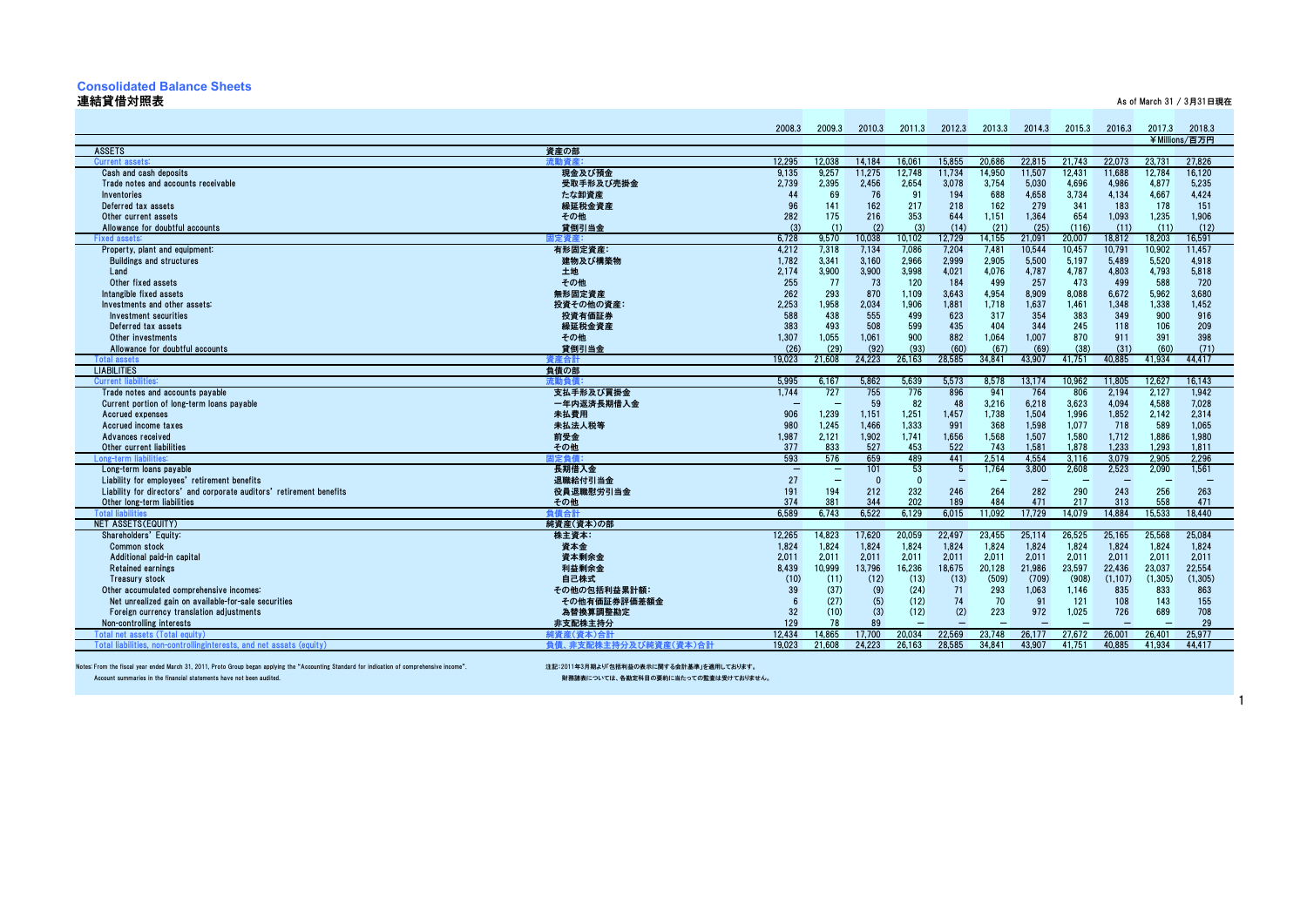## **Consolidated Statements of Income**

連結損益計算書 For the year ended March 31 / 3月31日に終了した連結会計年度

|                                                              |                     | 2008.3 | 2009.3      | 2010.3            | 2011.3 | 2012.3 | 2013.3                   | 2014.3                   | 2015.3                   | 2016.3                   | 2017.3                   | 2018.3        |
|--------------------------------------------------------------|---------------------|--------|-------------|-------------------|--------|--------|--------------------------|--------------------------|--------------------------|--------------------------|--------------------------|---------------|
|                                                              |                     |        |             |                   |        |        |                          |                          |                          |                          |                          | ¥Millions/百万円 |
| Net sales                                                    | 売上高                 | 22.893 | 23.657      | 25.682            | 28.779 | 30.582 | 38,287                   | 54.761                   | 48.602                   | 54.297                   | 56.717                   | 62.111        |
| Cost of sales                                                | 売上原価                | 9.973  | 9.064       | 10.273            | 11.712 | 13.283 | 20.636                   | 33.514                   | 28.324                   | 33.067                   | 34.897                   | 38.969        |
| <b>Gross profit</b>                                          | 売上総利益               | 12.920 | 14.592      | 15.409            | 17.067 | 17.298 | 17.650                   | 21.246                   | 20.277                   | 21.229                   | 21.820                   | 23.142        |
| Selling, general and administrative expenses:                | 販売費及び一般管理費:         | 9.149  | 9.208       | 9.310             | 10.955 | 11.451 | 13.440                   | 16,510                   | 16.044                   | 17.157                   | 19,024                   | 19,467        |
| Personal expenses                                            | 人件費                 | 4,291  | 4,469       | 4,920             | 5.414  | 5,475  | 5,957                    | 7,086                    | 7,358                    | 7,706                    | 7,936                    | 8,066         |
| <b>Advertising expenses</b>                                  | 広告宣伝費               | 1,652  | 1,682       | 1,332             | 1.694  | 2,104  | 2,711                    | 2,602                    | 2.386                    | 2,423                    | 4.167                    | 4,295         |
| Others                                                       | その他                 | 3.205  | 3.056       | 3.057             | 3.846  | 3.871  | 4.772                    | 6.821                    | 6.299                    | 7.027                    | 6.921                    | 7.106         |
| <b>Operating income</b>                                      | 営業利益                | 3,771  | 5,384       | 6,098             | 6,111  | 5.846  | 4,209                    | 4,735                    | 4,233                    | 4,071                    | 2,795                    | 3,674         |
| Non-operating income:                                        | 営業外収益:              | 95     | 95          | 89                | 283    | 185    | 228                      | 445                      | 441                      | 202                      | 170                      | 204           |
| Interest income                                              | 受取利息                |        | $1^{\circ}$ | 13 <sup>2</sup>   | 15     | 20     | 18                       | 25                       | 31                       | 28                       | 17                       | 10            |
| Dividend income                                              | 受取配当金               |        | 14          |                   |        |        |                          | 12                       | 12                       | 12                       | 13                       | 13            |
| Others                                                       | その他                 |        | 69          |                   | 262    | 157    | 200                      | 407                      | 397                      | 161                      | 139                      | 180           |
| Non-operating expenses:                                      | 営業外費用:              | 29     | 79          | 22                | 18     | 29     | 66                       | 171                      | 126                      | 83                       | 83                       | 143           |
| Interest expenses                                            | 支払利息                |        |             |                   |        |        | 20                       | 86                       | 63                       | 46                       |                          | 29            |
| Others                                                       | その他                 | 29     | 79          | 20                | 12     | 27     | 46                       | 85                       | 62                       | 37                       |                          | 113           |
| Ordinary income                                              | 経常利益                | 3,837  | 5,400       | 6.165             | 6.375  | 6.002  | 4.371                    | 5,009                    | 4.548                    | 4.190                    | 2,883                    | 3.735         |
| Extraordinary gains:                                         | 特別利益:               | 91     | 64          |                   |        |        |                          | 234                      | 431                      | 23                       |                          | 115           |
| Gain on sales of property, plant and equipment               | 固定資産売却益             |        |             |                   |        |        |                          | 229                      | 29                       |                          |                          | 115           |
| Gain on sales of investment securities                       | 投資有価証券売却益           |        | 13          |                   |        |        |                          |                          | $\overline{\phantom{0}}$ |                          |                          |               |
| Others                                                       | その他                 | 90     | 50          | -                 |        |        | -                        |                          | 401                      |                          |                          |               |
| <b>Extraordinary losses:</b>                                 | 特別損失:               | 264    | 328         | 173               | 727    | 344    | 430                      | 314                      | 426                      | 2,644                    | 99                       | 1,860         |
| Loss on sales and disposals of property, plant and equipment | 固定資産除却及び売却損         | 68     | 54          | 35                | 47     |        |                          | 70                       | 30                       | 50                       | 37                       | 82            |
| Loss on devaluation of investment securities                 | 投資有価証券評価損           | 186    | 152         | 77                |        |        |                          |                          |                          |                          |                          |               |
| Impairment loss                                              | 減損損失                |        | 52          | $\qquad \qquad$   | 367    | 230    | 345                      | 126                      | 384                      | 2,594                    | 35                       | 1,696         |
| One-time Amortization of goodwill                            | のれん一時償却額            |        | -           | $\qquad \qquad -$ | 242    | 80     | $\overline{\phantom{0}}$ | $\overline{\phantom{0}}$ |                          | -                        | $\overline{\phantom{0}}$ |               |
| Others                                                       | その他                 |        | 69          | 60                | 70     | 19     | 70                       | 117                      |                          | $\overline{\phantom{0}}$ | 25                       | 82            |
| Income before income taxes and non-controlling interests     | 税金等<br>当期純利益        | 3.664  | 5.135       | 5.998             | 5.654  | 5.666  | 3.944                    | 4.930                    | 4.553                    | 1.569                    | 2.785                    | 1.990         |
| Current                                                      | 法人税、住民税及び事業税        | 1,753  | 2,131       | 2,495             | 2,575  | 2,272  | 1,544                    | 2,389                    | 2,162                    | 1,637                    | 1,290                    | 1,570         |
| Deferred                                                     | 法人税等調整額             | 62     | (133)       | (38)              | (122)  | 118    | 109                      | (87)                     | g                        | 322                      | (11)                     | (95)          |
| non-controlling interests (losses)                           | 非支配株主に帰属する当期純利益(損失) |        | (49)        | 11                |        |        | $\overline{\phantom{0}}$ | $\overline{\phantom{0}}$ | -                        | $\overline{\phantom{0}}$ | $\overline{\phantom{0}}$ | (4)           |
| Net income(losses) attributable to owners of parent          | 親会社株主に帰属する当期純利益(損失  | 1.838  | 3.187       | 3.529             | 3.197  | 3,275  | 2.290                    | 2.627                    | 2.381                    | (390)                    | 1.506                    | 519           |
|                                                              |                     |        |             |                   |        |        |                          |                          |                          |                          |                          |               |
| <b>EBITD</b>                                                 | <b>EBITDA</b>       | 4.078  | 5,628       | 6,490             | 6,856  | 6,540  | 5,161                    | 6,483                    | 6,039                    | 6.149                    | 4,546                    | 5,396         |
| Net income (Before Amortization of goodwi                    | 調整後当期純利益            | 1.915  | 3.223       | 3.621             | 3.620  | 3.680  | 2.836                    | 3.555                    | 3.308                    | 641                      | 2.145                    | 1.151         |

Notes: Account summaries in the financial statements have not been audited. ことには、インタンの出会社のようなのがある。 このことには、各勤定科目の要約に当たっての監査は受けておりません。

Net income = Net income + amortization of goodwill 調整後当期純利益=当期純利益+のれん償却額

EBITDA = operating income + depreciation + amortization of goodwill EBITDA=営業利益+減価償却費+のれん償却額

2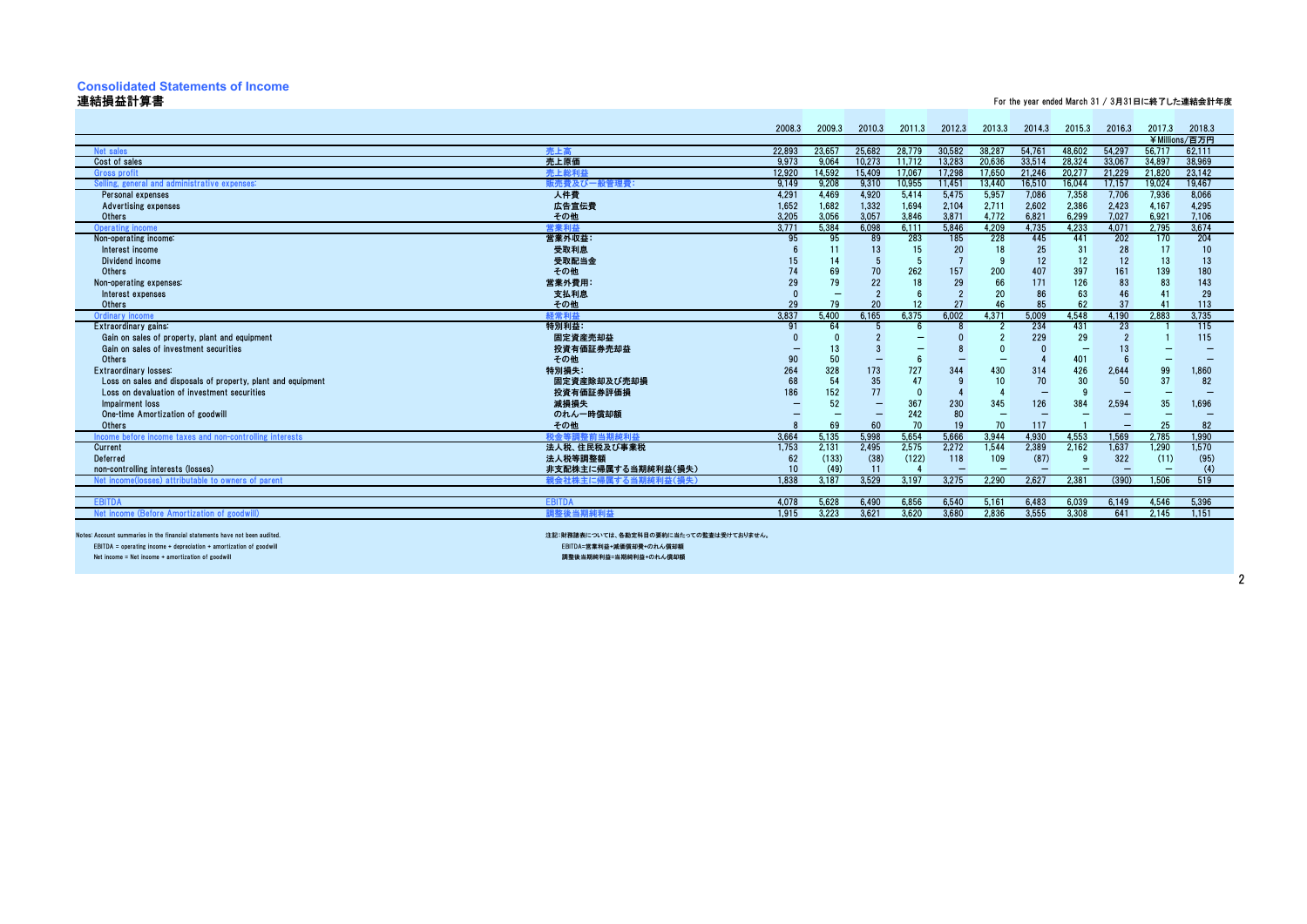# **Consolidated Statements of Cash Flows**

```
連結キャッシュ・フロー計算書 For the year ended March 31 / 3月31日に終了した連結会計年度
```

|                                                                                                     |                                      | 2008.3                   | 2009.3                   | 2010.3                   | 2011.3                   | 2012.3                   | 2013.3                   | 2014.3                   | 2015.3                   | 2016.3          | 2017.3                   | 2018.3        |
|-----------------------------------------------------------------------------------------------------|--------------------------------------|--------------------------|--------------------------|--------------------------|--------------------------|--------------------------|--------------------------|--------------------------|--------------------------|-----------------|--------------------------|---------------|
|                                                                                                     |                                      |                          |                          |                          |                          |                          |                          |                          |                          |                 |                          | ¥Millions/百万円 |
| Operating activi<br>Income before income taxes                                                      | によるキャッシュ・フロー<br>税金等調整前当期純利益          | 3.664                    |                          | 5.998                    | 5.654                    | 5,666                    | 3.944                    | 4.930                    | 4,553                    | 1.569           | 2.785                    | 1.990         |
| Depreciation and amortization                                                                       | 減価償却費                                | 230                      | 5,135<br>207             | 299                      |                          | 288                      | 404                      | 819                      | 879                      | 1.046           | 1.112                    | 1.088         |
| Impairment loss                                                                                     | 減損損失                                 |                          | 52                       | $\overline{\phantom{0}}$ | 322<br>367               | 230                      | 345                      | 126                      | 384                      | 2,594           | 35                       | 1,696         |
|                                                                                                     | のれん償却額                               | 77                       | 36                       | 91                       | 422                      | 405                      | 546                      | 928                      | 926                      | 1.032           | 638                      | 632           |
| Amortization of goodwill<br>One-time Amortization of goodwill                                       | のれん一時償却額                             |                          |                          | $\overline{\phantom{0}}$ | 242                      | 80                       | $\overline{\phantom{0}}$ |                          |                          |                 |                          |               |
| Interest and dividend income                                                                        | 受取利息及び受取配当金                          | (21)                     | (25)                     | (18)                     | (21)                     | (27)                     | (27)                     | (38)                     | (43)                     | (41)            | (31)                     | (24)          |
| Interest expense                                                                                    | 支払利息                                 |                          |                          | $\overline{2}$           | - 6                      | $\overline{2}$           | 20                       | 86                       | 63                       | 46              | 41                       | 29            |
| Decrease (increase) in notes and accounts receivable                                                | 売上債権の増減額(増加)                         | (50)                     | 470                      | 35                       | 232                      | (615)                    | (366)                    | (670)                    | 775                      | 128             | 97                       | (868)         |
| Decrease (increase) in inventories                                                                  | たな卸資産の増減額(増加)                        | 30                       | (27)                     |                          | (7)                      | (103)                    | 232                      | (638)                    | 929                      | 52              | (532)                    | 242           |
| Increase (decrease) in notes and accounts pavable                                                   | 仕入債務の増減額(減少)                         | (127)                    | (1.020)                  | (62)                     | (113)                    | 90                       | 18                       | (285)                    | 28                       | 356             | (63)                     | (185)         |
| Others                                                                                              | その他                                  | 386                      | 768                      | (71)                     | (522)                    | 127                      | (27)                     | 366                      | 780                      | (1, 242)        | 532                      | 523           |
| Subtotal                                                                                            | 小計                                   | 4.189                    | 5.596                    | 6.275                    | 6,582                    | 6,145                    | 5.090                    | 5,624                    | 9,277                    | 5.541           | 4.615                    | 5,124         |
| Interest and dividends received                                                                     | 利息及び配当金の受取額                          | 21                       | 25                       | 18                       | 21                       | 26                       | 29                       | 38                       | 43                       | 41              | 31                       | 24            |
| Interest paid                                                                                       | 利息の支払額                               |                          |                          | (2)                      | (6)                      | (2)                      | (21)                     | (90)                     | (62)                     | (45)            | (39)                     | (28)          |
| Income taxes paid                                                                                   | 法人税等の支払額                             | (1.889)                  | (1.871)                  | (2.286)                  | (2,701)                  | (2.613)                  | (2.181)                  | (1, 337)                 | (2.681)                  | (2.024)         | (1, 479)                 | (1.171)       |
| Others                                                                                              | その他                                  |                          |                          |                          |                          |                          |                          |                          |                          | 10              | 51                       | 51            |
| Net cash provided by (used in) operating activities                                                 | 営業活動によるキャッシュ・フロー                     | 2,321                    | 3,750                    | 4,005                    | 3,896                    | 3,556                    | 2,917                    | 4,235                    | 6,577                    | 3,523           | 3,179                    | 3,999         |
| Investing activi                                                                                    | 投資活                                  |                          |                          |                          |                          |                          |                          |                          |                          |                 |                          |               |
| Net decrease (increase) of time deposits                                                            | 定期預金の純増減額(増加)                        | $\overline{2}$           | 300                      | 79                       | (210)                    | 60                       | (78)                     | (22)                     | 107                      | (0)             | 599                      | g             |
| Purchase of property, plant and equipment                                                           | 有形固定資産の取得による支出                       | (194)                    | (2,852)                  | (535)                    | (438)                    | (359)                    | (690)                    | (1,067)                  | (351)                    | (792)           | (628)                    | (1,850)       |
| Proceeds from sales of property, plant and equipment                                                | 有形固定資産の売却による収入                       |                          | $\mathbf{0}$             | -5                       |                          | $\Omega$                 | -3                       | 565                      | 37                       | $\mathbf{0}$    |                          | 518           |
| Purchase of intangible fixed assets                                                                 | 無形固定資産の取得による支出                       | (103)                    | (78)                     | (69)                     | (58)                     | (356)                    | (1, 120)                 | (839)                    | (558)                    | (504)           | (593)                    | (299)         |
| Purchase of investment securities                                                                   | 投資有価証券の取得による支出                       | (85)                     | (175)                    | (300)                    |                          |                          | $\equiv$                 | (10)                     |                          | $\sim$          | (499)                    |               |
| Proceeds from sales of investment securities                                                        | 投資有価証券の売却による収入                       |                          | 32                       | 90                       | $\overline{\phantom{0}}$ | 14                       | $\Omega$                 |                          |                          | 23              |                          |               |
| Purchase of investments in subsidiaries resulting in change in scope of consolidation               | 連結の範囲の変更を伴う子会社株式の取得による支出             | $\overline{\phantom{0}}$ |                          | (258)                    | (621)                    | (2.842)                  | $\qquad \qquad -$        | (3,215)                  | (90)                     | (2.085)         | $\overline{\phantom{0}}$ | (22)          |
| Proceeds from purchase of investments in subsidiaries resulting in change in scope of consolidation | 連結の範囲の変更を伴う子会社株式の取得による収入             | -                        | -                        |                          |                          |                          | 479                      |                          |                          |                 |                          |               |
| Payments for sales of investments in subsidiaries resulting in change in scope of consolidation     | 連結の範囲の変更を伴う子会社株式の売却による支出             | -                        | (2)<br>$\equiv$          | $\qquad \qquad -$        |                          |                          |                          |                          |                          |                 |                          |               |
| Proceeds from sales of investments in subsidiaries resulting in change in scope of consolidation    | 連結の範囲の変更を伴う子会社株式の売却による収入             | $\overline{\phantom{0}}$ | (173)                    | $\overline{\phantom{0}}$ | (73)                     | $\overline{\phantom{a}}$ | $\overline{\phantom{0}}$ |                          |                          | -               | $\sim$                   |               |
| Others<br>Net cash provided by (used in) investing activities                                       | その他                                  | (99)<br>(474)            | (2.949)                  | (154)<br>(1.141)         | (224)<br>(1.625)         | (122)<br>(3.606)         | 202<br>(1.203)           | (710)<br>(5.294)         | (56)<br>(914)            | (14)<br>(3.373) | (84)<br>(1.197)          | 67<br>(1.576) |
| <b>Financing activ</b>                                                                              | 投資活動によるキャッシュ・フロー<br>財務活動によるキャッシュ・フロー |                          |                          |                          |                          |                          |                          |                          |                          |                 |                          |               |
| Increase (decrease) in short-term loans payable, net                                                | 短期借入金の純増減額(減少)                       | $-$                      |                          | (7)                      | $\overline{\phantom{0}}$ | $\overline{\phantom{0}}$ | (2)                      | 774                      | (474)                    | 505             | 945                      | 2.600         |
| Increase (decrease) in long-term loans pavable, net                                                 | 長期借入金の純増減額(減少)                       |                          |                          | (32)                     | (236)                    | (82)                     | 2.601                    | (2.486)                  | (3, 357)                 | (381)           | (883)                    | (688)         |
| <b>Redemption of bonds</b>                                                                          | 社債償還による支出                            |                          |                          | -                        |                          | $\overline{\phantom{a}}$ | (78)                     | (42)                     | $\overline{\phantom{0}}$ |                 |                          |               |
| Repurchase of treasury stock                                                                        | 自己株式の取得による支出                         | (2)                      | (1)                      | (1)                      | $\Omega$                 | $\Omega$                 | (495)                    | (199)                    | (198)                    | (199)           | (198)                    | (0)           |
| Proceeds from disposal of treasury stock                                                            | 自己株式の処分による収入                         |                          | $\Omega$                 | $\Omega$                 |                          |                          | $\Omega$                 |                          | $\Omega$                 |                 |                          |               |
| Cash dividends paid                                                                                 | 配当金の支払額                              | (417)                    | (627)                    | (732)                    | (759)                    | (824)                    | (836)                    | (766)                    | (790)                    | (770)           | (905)                    | (1,002)       |
| Cash dividends paid to non-controlling shareholders                                                 | 非支配株主への配当金の支払額                       | (16)                     | $\overline{\phantom{a}}$ | $\overline{\phantom{0}}$ |                          |                          |                          |                          |                          | -               |                          |               |
| Others                                                                                              | その他                                  |                          |                          | $\overline{\phantom{0}}$ | $\overline{\phantom{0}}$ |                          | $\overline{\phantom{0}}$ |                          |                          | 5               | 156                      | (77)          |
| Net cash provided by (used in) financing activities                                                 | 財務活動によるキャッシュ・フロー                     | (437)                    | (624)                    | (773)                    | (996)                    | (907)                    | 1.187                    | (2.720)                  | (4.821)                  | (839)           | (886)                    | 898           |
| Foreign currency trans<br>nents on cash and cash equivalents                                        | 現金及び                                 |                          | (54)                     | 8                        | (5)                      |                          | 215                      | 236                      | 91                       | (54)            | (0)                      | 25            |
| Net increase<br>(decrease) in cash and cash equivalents                                             | 現金及び<br>配 減少<br>昆物の集                 | 1.415                    | 121                      | 2.100                    | 1.269                    | (952)                    | 3.116                    | (3.543)                  | 933                      | (743)           | 1.096                    | 3.346         |
| Cash and                                                                                            | 現金及71                                | 7,569                    | 8.985                    | 9.107                    | 11,207                   | 12,476                   | 11,524                   | 14,640                   | 11,097                   | 12,030          | 11,286                   | 12,383        |
| Cash and cash<br>ated s<br>auivalents of e<br>nning of vear                                         | 現金及び<br>ミ外○                          | $\overline{\phantom{0}}$ |                          | $\overline{\phantom{0}}$ | $\overline{\phantom{0}}$ |                          |                          | $\overline{\phantom{a}}$ |                          |                 |                          |               |
| Cash and cash equivalents of newly cons<br>ated subsidiaries, beginn<br>ing of vear                 | 現金及び                                 | $\overline{\phantom{a}}$ |                          |                          |                          |                          |                          |                          |                          |                 |                          |               |
| Cash and cash equivalents, end of year                                                              | 現金及び現金同等物の期末残高                       | 8.985                    | 9.107                    | 11.207                   | 12.476                   | 11.524                   | 14.640                   | 11.097                   | 12.030                   | 11.286          | 12.383                   | 15.729        |

Notes: Account summaries in the financial statements have not been audited. ことには、このためには、この主義をもとしては、各制定科目の要約に当たっての監査は受けておりません。

3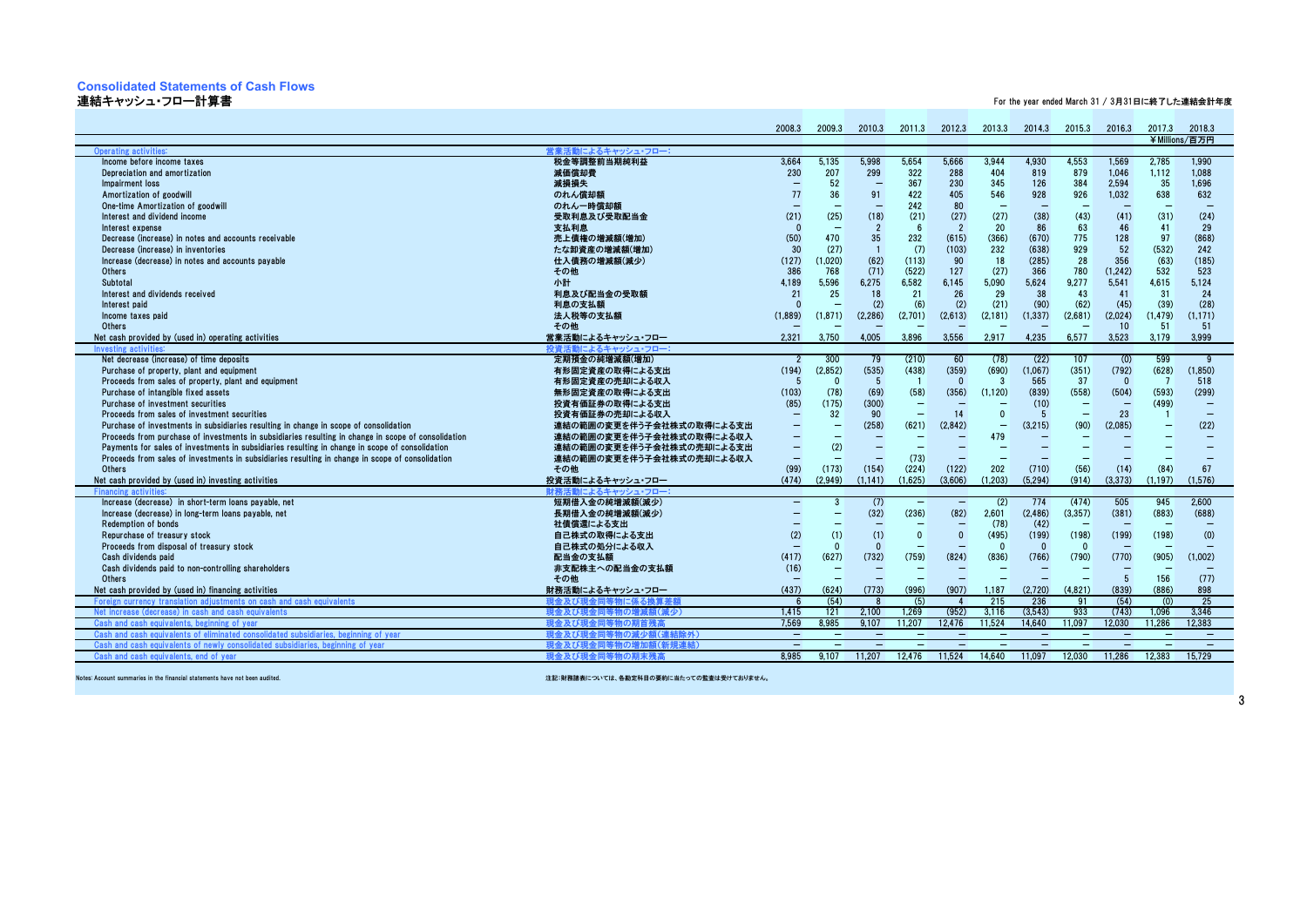# **Segment Information**

セグメント別業績 For the year ended March 31 / 3月31日に終了した連結会計年度

4

|             | 2008.3     | 2009.3  | 2010.3  | 2011.3   | 2012.3  | 2013.3  | 2014.3  | 2015.3  | 2016.3  | 2017.3  | 2018.3        |
|-------------|------------|---------|---------|----------|---------|---------|---------|---------|---------|---------|---------------|
|             |            |         |         |          |         |         |         |         |         |         | ¥Millions/百万円 |
| セグメント別売上高   |            |         |         |          |         |         |         |         |         |         |               |
| 自動車関連情報     | 21,546     | 21,889  | 22,858  | 25,566   | 26,704  | 33,687  | 50,138  | 44,056  | 49,486  | 51,025  | 56,100        |
| 広告関連        | 18,919     | 19,419  | 19,511  | 20,558   | 20,579  | 21,163  | 21,412  | 21,593  | 21,006  | 21,231  | 21,618        |
| 情報・サービス     | 2,339      | 2,232   | 2,818   | 3,083    | 3,312   | 3,749   | 4,464   | 4,546   | 5,087   | 4,893   | 5,053         |
| 物品販売        | 287        | 237     | 528     | 1,923    | 2,813   | 8,774   | 24,262  | 17,915  | 23,392  | 24,899  | 29,429        |
| 生活関連情報      | 882        | 1,345   | 2,286   | 2,616    | 3,470   | 3,837   | 3,541   | 3,393   | 3,466   | 4,236   | 4,370         |
|             | 174        | 194     |         | 181      | 166     |         | 167     | 164     | 162     | 187     | 213           |
| その他         | 291        | 227     | 332     | 415      | 240     | 597     | 913     | 988     | 1.182   | 1.268   | 1.426         |
| 合計          | 22,893     | 23,657  | 25,682  | 28,779   | 30,582  | 38,287  | 54,761  | 48,602  | 54,297  | 56.717  | 62,111        |
|             |            |         |         |          |         |         |         |         |         |         | ¥Millions/百万円 |
| セグメント別営業利益  |            |         |         |          |         |         |         |         |         |         |               |
| 自動車関連情報     | 5,573      | 7,034   | 7,590   | 7,281    | 7,272   | 5,916   | 6,217   | 5,624   | 5,277   | 3,939   | 4,933         |
| 生活関連情報      | (24)       | 62      | 162     | 301      | 228     | 131     | 248     | 338     | 307     | 478     | 370           |
|             | 71         | 70      | 105     | 104      | 83      | 85      | 69      | 96      | 109     | 147     | 170           |
| その他         | (123)      | (80)    | (35)    | (91)     | (149)   | (323)   | (140)   | (94)    | (66)    | (136)   | (71)          |
| 管理部門        | (1, 725)   | (1.701) | (1.725) | (1, 484) | (1.589) | (1,599) | (1.659) | (1,732) | (1,554) | (1.633) | (1,728)       |
| 合計          | 3.771      | 5.384   | 6.098   | 6.111    | 5.846   | 4.209   | 4.735   | 4.233   | 4.071   | 2.795   | 3,674         |
|             |            |         |         |          |         |         |         |         |         |         |               |
| 事業別売上高営業利益率 |            |         |         |          |         |         |         |         |         |         |               |
| 自動車関連情報     | 25.9       | 32.1    | 33.2    | 28.5     | 27.2    | 17.6    | 12.4    | 12.8    | 10.7    | 7.7     | 8.8           |
| 生活関連情報      |            | 4.6     | 7.1     | 11.5     | 6.6     | 3.4     | 7.0     | 10.0    | 8.9     | 11.3    | 8.5           |
| 不動産         | 40.9       | 36.2    | 51.4    | 57.7     | 50.2    | 52.2    | 41.6    | 58.6    | 67.3    | 78.6    | 79.8          |
| その他         |            |         |         |          |         |         |         |         |         |         |               |
| 管理部門        |            |         |         |          |         |         |         |         |         |         |               |
| 合計          | 16.5       | 22.8    | 22.3    | 21.2     | 19.1    | 11.0    | 8.6     | 8.7     | 7.5     | 4.9     | 5.9           |
|             | 不動産<br>不動産 |         |         | 205      |         |         | 163     |         |         |         |               |